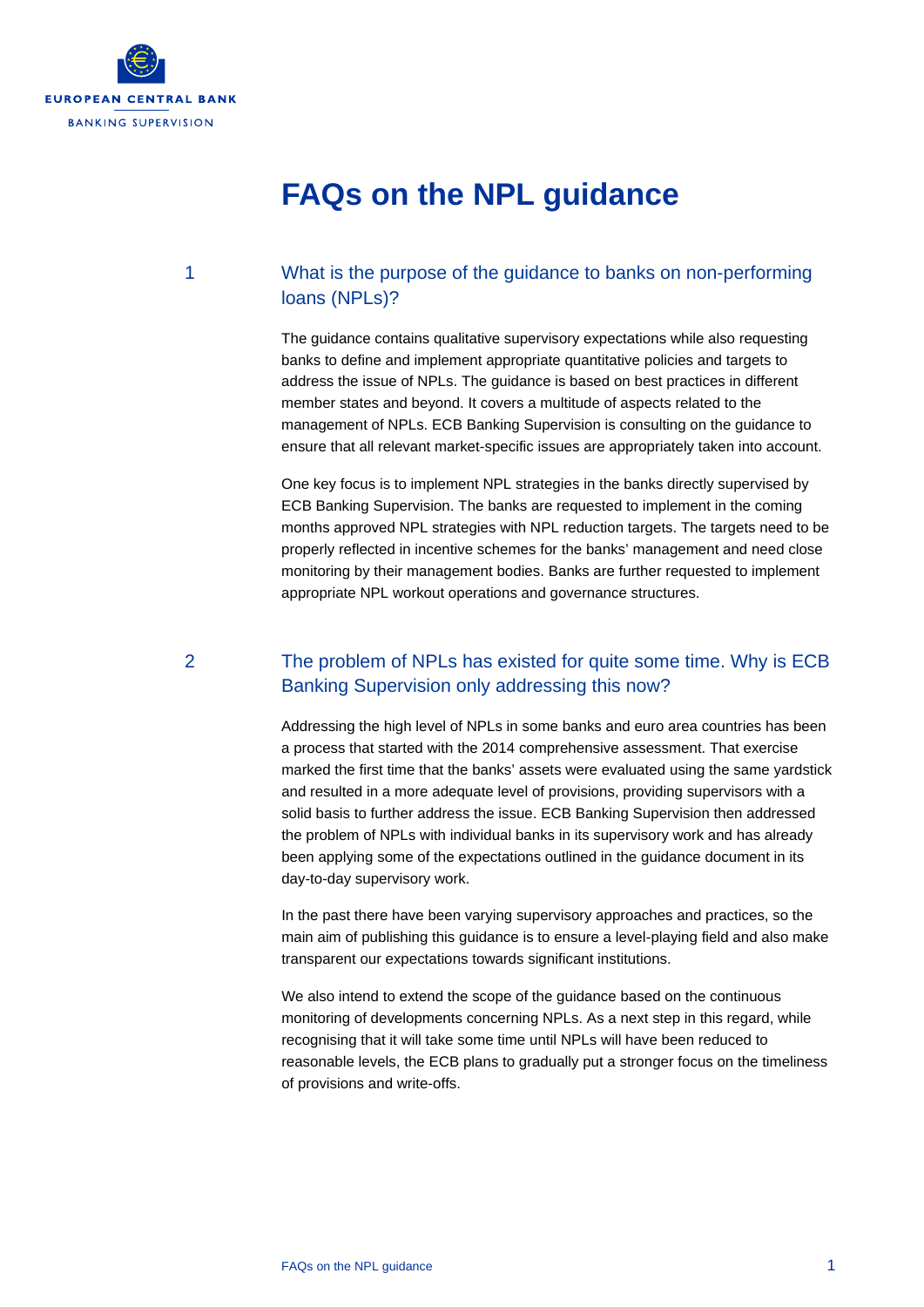# 3 What happens next? When will you put quantitative targets and timelines in place for banks to act?

In the first instance, the banks themselves are responsible for implementing adequate strategies to manage their NPL portfolios. Therefore, the guidance will work as a basis for the supervisory dialogue with individual banks. Some banks need to move faster to address their NPL problems. They need to work intensively to put in place credible and properly resourced plans to tackle this issue. The ECB will review, benchmark and, as part of its supervisory process, ascertain whether banks have reacted appropriately.

The ECB will also increase supervisory reporting requirements for banks with high levels of NPLs and, as outlined in the guidance, it expects banks to disclose more information related to NPLs.

## 4 Are banks required to follow your guidance on NPLs? Can they opt to wait until, for example, asset prices recover?

The guidance is currently issued for consultation, and therefore is not yet fully finalised. As this is guidance, it is a non-binding instrument, although we expect the banks to consider guidance from their supervisors very seriously. The ECB therefore expects the institutions it directly supervises to apply the guidance, in line with the scale and severity of the NPL challenges they face.

The "wait-and-see" approach, too often observed in the past, has not solved the issue. Economic recovery is an important ingredient for addressing large-scale NPL issues, but it should also be noted that only sound banks that actively address their problems – including that of NPLs – are able to ensure the adequate funding of the economy and hence bring that recovery about. Therefore, ECB Banking Supervision expects banks with high levels of NPLs to implement targets for reducing those NPLs that are both realistic and ambitious.

# 5 What was the purpose of the stocktake? How is it different from the guidance?

The stocktake contains examples of best practices from eight member states and is aimed at, on the one hand, explaining a number of elements contained in the guidance and, on the other, suggesting possible national legislative or other changes that can help fix the issue.

It also highlights that solving NPL issues goes beyond banking supervision, given the differences in the national legal frameworks and constraints. Therefore, strategies for individual banks need to take into account the national context and tools available as well as banks' specific circumstances. However, unavailability of certain tools, such as a liquid secondary market for NPLs, cannot serve as an excuse for not addressing NPL issues.